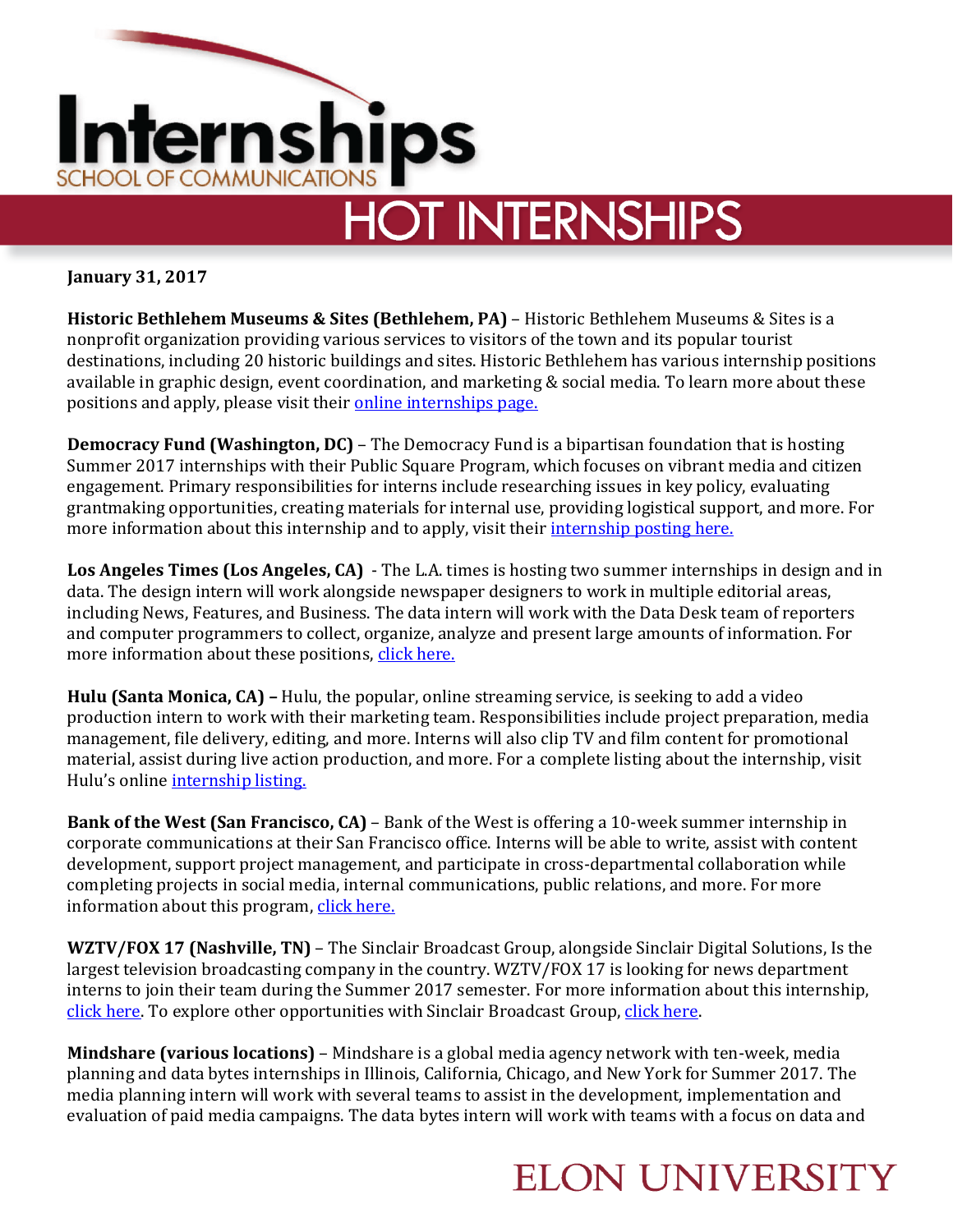



analytics, such as consumer insights, modeling, data technology, and more. For more information and to apply, [click here.](https://sjobs.brassring.com/TGWebHost/searchopenings.aspx?SID=%5eAe8wL43v5bEFOJfiYa7XxmWLwdEIUOV4qlEs2qMzkFdKBuednXwflr808w8puf59)

**Kidzone TV (New York City, NY)** - Kidzone TV is an interactive broadcast studio at the Kravis Children's Hospital at Mount Sinai in NYC that produces and airs daily live content for hospital patients and their families. The 2017 Summer KZTV internship will give interns the opportunity to learn and perform daily elements of live production, create their own 30-minute program, assist with in-house promotion, and more. To apply, send a resume, and two professional/academic letters of recommendation to Mathea Jacobs, KZTV Manager at [mathea.jacobs@mountsinai.org](mailto:mathea.jacobs@mountsinai.org) by April 1st.

**Highwire Public Relations (New York, NY) –** Highwire PR is a leading technology public relations agency with offices across the country. A New York-based, six-month internship is available for PR students, completing duties such as compiling media coverage, conducting research about reporters, blogs, social media, and trends, drafting press materials, and more. To learn more about this internship, [click here.](http://jobs.jobvite.com/careers/highwire-public-relations/job/omHH4fwy?__jvst=Job%20Board&__jvsd=Indeed)

**Facebook & Instagram (various locations) –**Facebook and Instagram content strategy teams have a content fellowship from June 7-9 in Minneapolis, MN and a content internship at Facebook HQ in Menlo Park, CA for the summer. The fellow will participate in a conference and workshop, and network with Facebook content strategists. The intern will use content strategy to work alongside leading content practitioners. For more information about these opportunities, visi[t contentstrategyfellowship.com.](file:///C:/Users/ComInternships/Desktop/Hotlists/2016-17/Winter,%20Spring/contentstrategyfellowship.com)

**Erwin Penland (Greenville, SC and New York City, NY) –** Erwin Penland is an advertising agency in South Carolina and New York that specializes in advertising, strategy & planning, production social & content, and more. Their summer internship is primed for Elon students interested in pursuing a career in strategic communications, public relations, and advertising fields. For more information and to apply, visit their online [internship program page.](http://internships.erwinpenland.com/)

## *Additional news…*

**Cornelius Muller Productions –** Cornelius Miller, an Elon University alumnus and community mainstay in Burlington, NC, is searching for a student to help edit a script for a television series. For more information, call Cornelius at 336-214-0109.

*The School of Communications strives to provide accurate information to students from legitimate employers. Because of the volume of internship postings received by our office, we cannot screen every listing. We do not endorse the products or recommend the services of any of the employers listing internships through our office. We are not responsible for the safety, wages, working conditions or other employment aspects of any internship listed here. Students are urged to use common sense, caution, and practice due diligence in researching employers before applying for any internship positions within a business or organization.*

FOR MORE INFORMATION: Nagatha Tonkins Assistant Professor/Director, Internships

## **ELON UNIVERSITY**